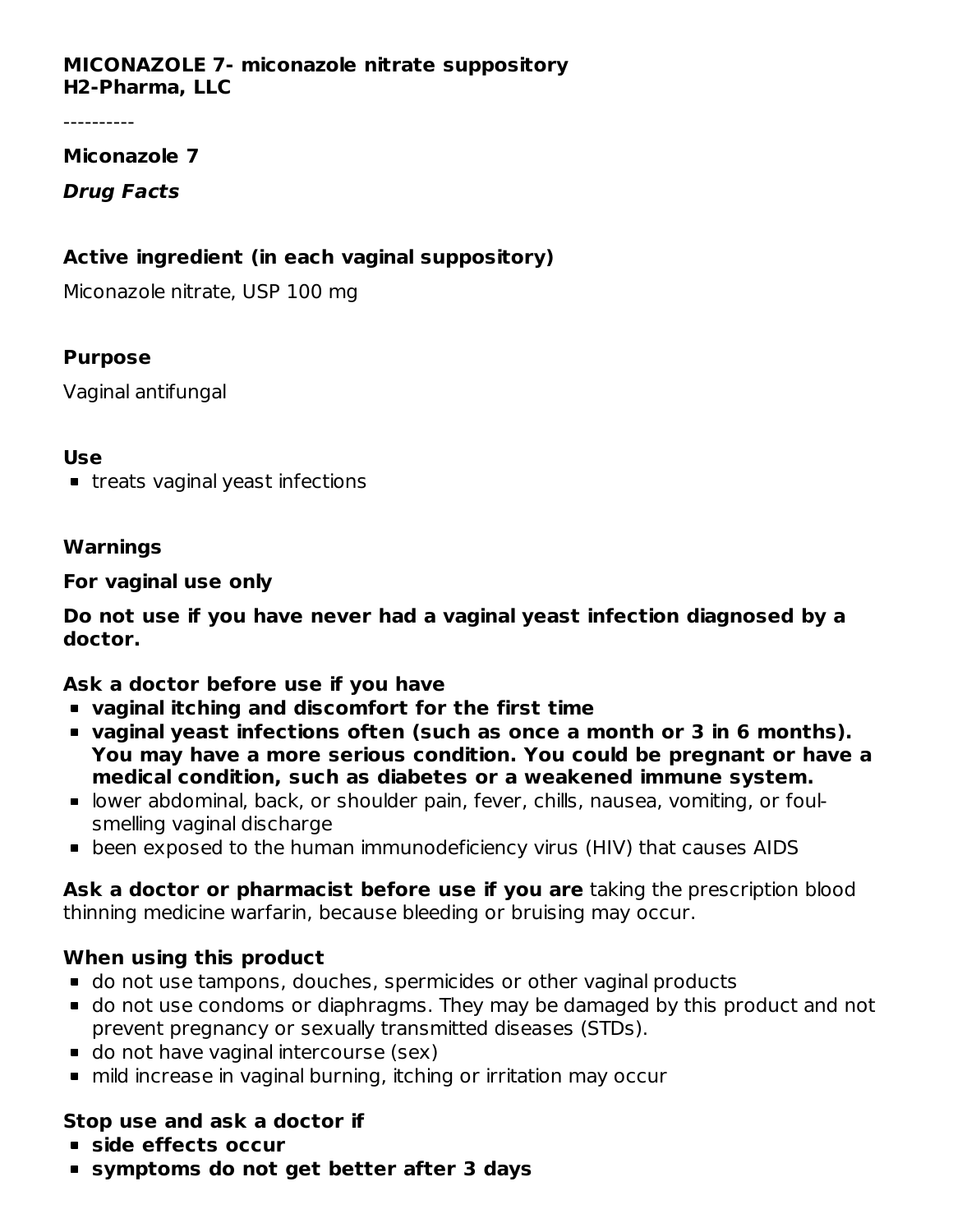- **symptoms last more than 7 days**
- **you get a rash or hives, abdominal pain, fever, chills, nausea, vomiting, or foul-smelling vaginal discharge**

**If pregnant or breast-feeding,** ask a health professional before use.

**Keep out of reach of children.** If swallowed, get medical help or contact a Poison Control Center (1-800-222-1222) right away.

#### **Directions**

- before using this product read the enclosed consumer information leaflet for complete instructions and information
- adults and children 12 years of age and over: insert 1 suppository into the vagina at bedtime for 7 nights in a row. Wash applicator after use.
- children under 12 years: ask a doctor

# **Other information**

- **do not purchase if carton is open**
- each suppository is individually wrapped. Do not use if wrapper is missing or damaged.
- store at 20°-25°C (68°-77°F) [see USP Controlled Room Temperature] excursions permitted to 15°-30°C (59°-86°F)

# **Inactive ingredient**

hydrogenated vegetable oil

# **Questions?**

Call **1-877-753-3935** Monday-Friday 9AM-5PM EST

Distributed by: **H2-Pharma, LLC** Montgomery, AL 36117

# **PRINCIPAL DISPLAY PANEL - 100 mg Suppository Box**

NDC 61269-736-07 \*Compare to the active ingredient in Monistat<sup>®</sup> 7

Miconazole 7

Miconazole nitrate Vaginal suppositories, USP 100 mg Vaginal antifungal

Cures most vaginal yeast infections

7 vaginal suppositories with 1 reusable plastic applicator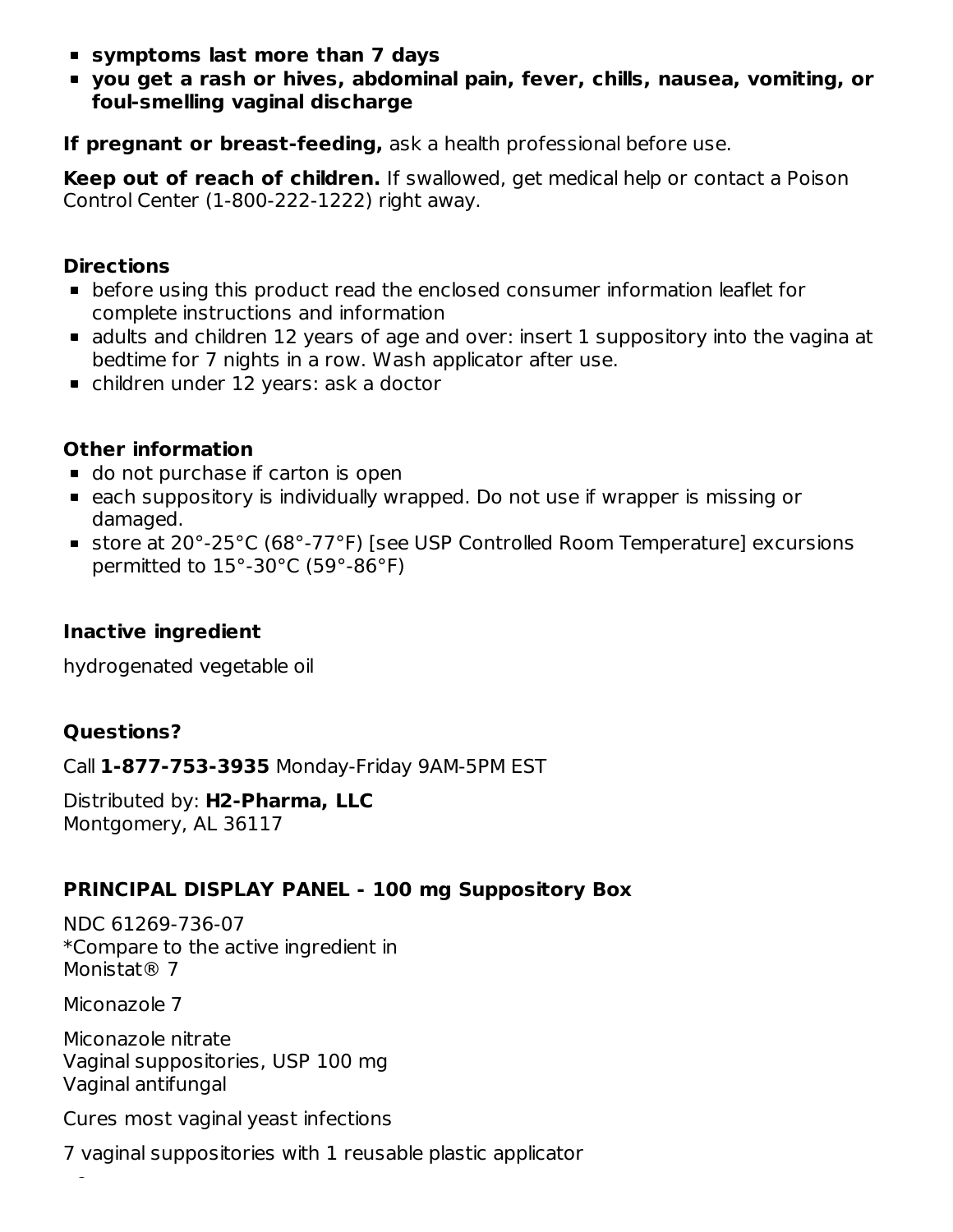$H^2$  pharma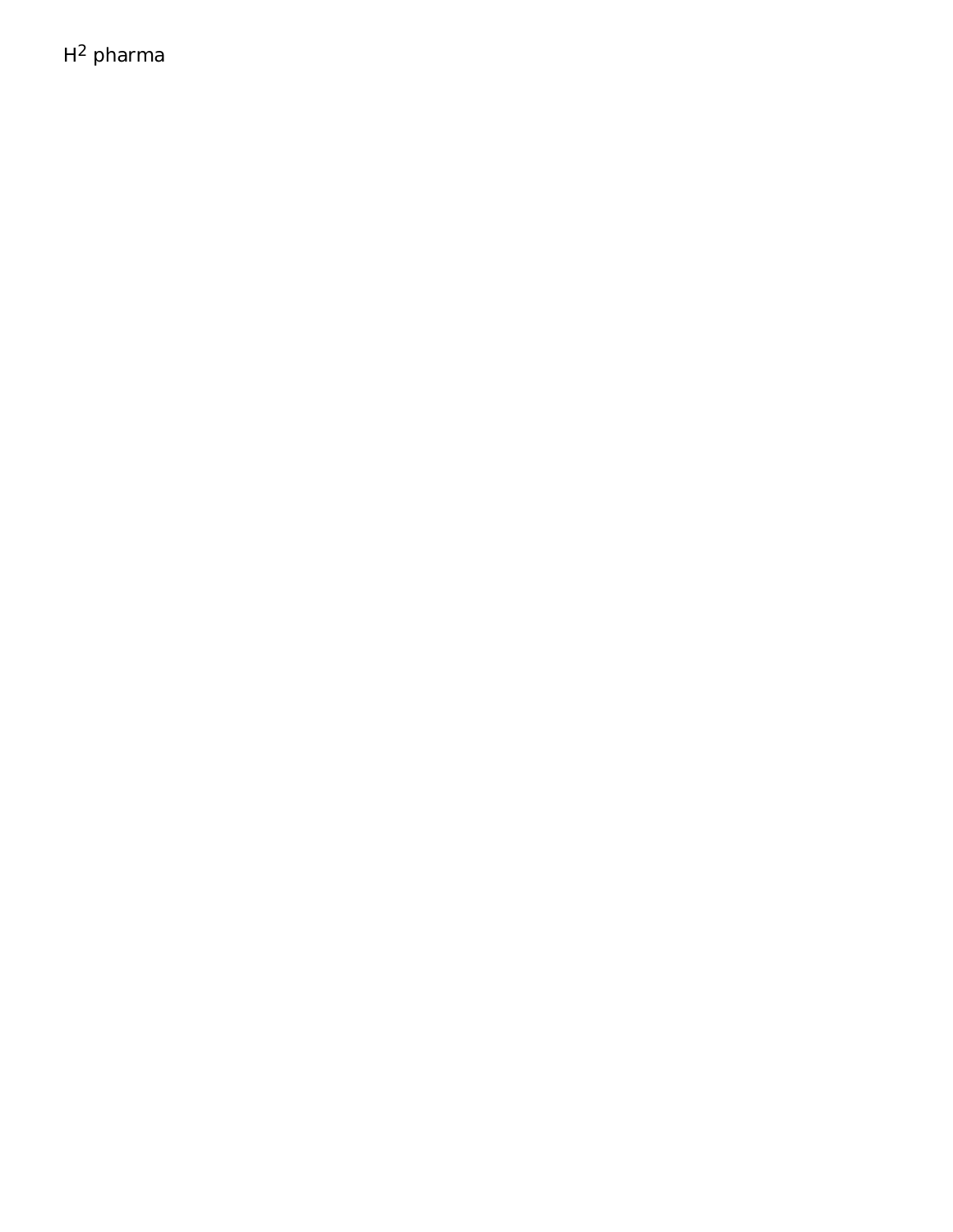